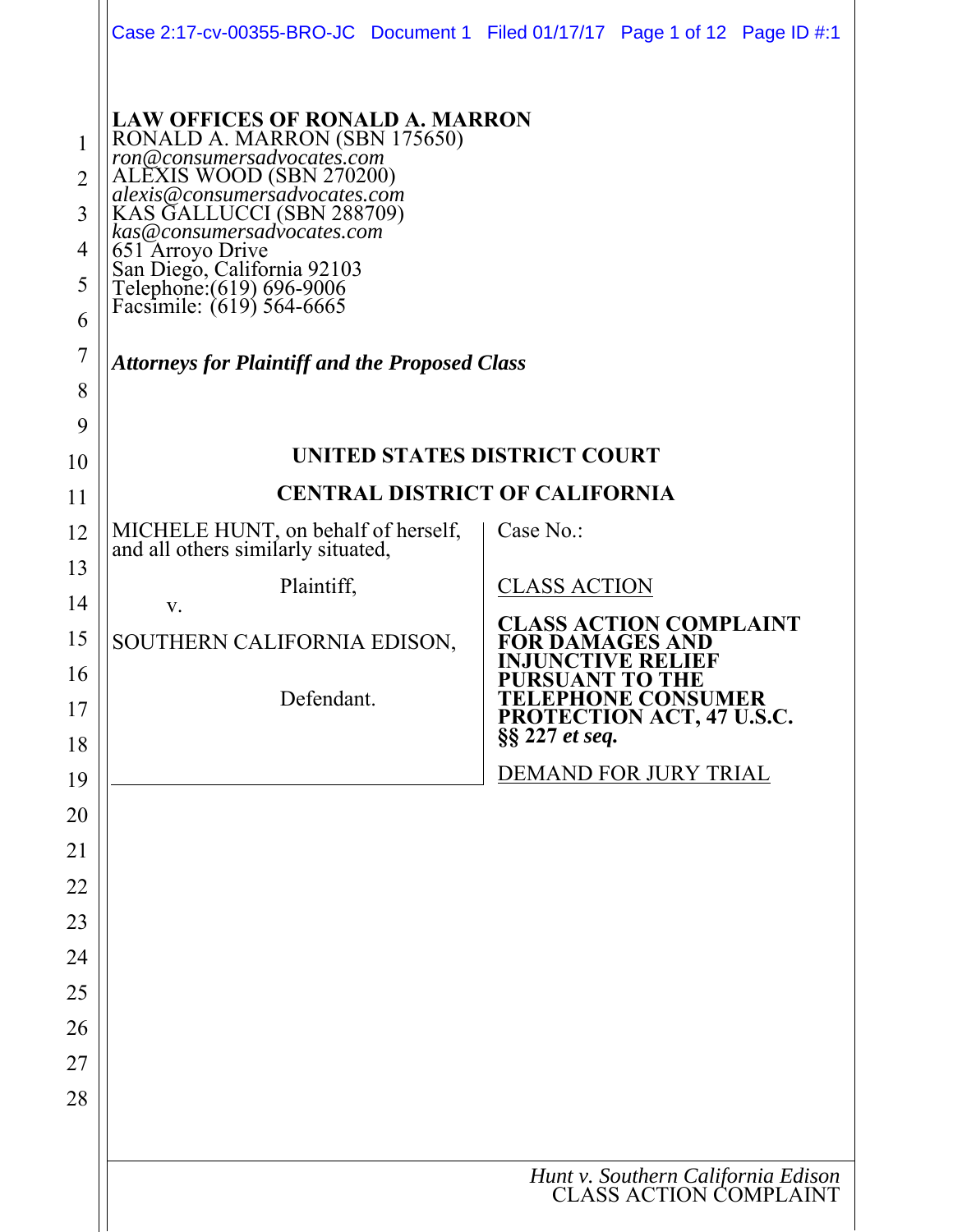### **INTRODUCTION**

1. Michele Hunt ("Plaintiff") brings this Class Action Complaint for damages, injunctive relief, and any other available legal or equitable remedies, resulting from the illegal actions of Southern California Edison ("SCE" or "Defendant"), in negligently, and/or willfully contacting Plaintiff through telephone calls on Plaintiff's cellular telephone, in violation of the Telephone Consumer Protection Act, 47 U.S.C. §§ 227 *et seq.*, ("TCPA"), thereby invading Plaintiff's privacy. Plaintiff alleges as follows upon personal knowledge as to her own acts and experiences, and, as to all other matters, upon information and belief, including investigation conducted by her attorneys.

### **NATURE OF THE ACTION**

2. Southern California Edison is the primary electricity supply company for much of California. However Southern California Edison also pushes incentives offered through the California Solar Initiative by making unsolicited calls to individual's cellular phones without their prior express consent.

3. The TCPA strictly forbids nuisance calls exactly like those alleged in this Complaint – intrusive phone calls to private cellular phones, placed to numbers obtained without the prior express consent of the call recipients.

4. Southern California Edison's violations caused Plaintiff and members of the Class actual harm, including aggravation, nuisance, and invasion of privacy that necessarily accompanies the receipt of unsolicited phone calls, as well as the violation of their statutory rights.

5. Plaintiff seeks an injunction stopping Southern California Edison from making unsolicited phone calls, as well as an award of statutory damages under the TCPA, together with costs and reasonable attorneys' fees.

### **JURISDICTION AND VENUE**

6. Jurisdiction is proper under 28 U.S.C. § 1332(d)(2) because Plaintiff seeks up to \$1,500 in damages for each call in violation of the TCPA, which, when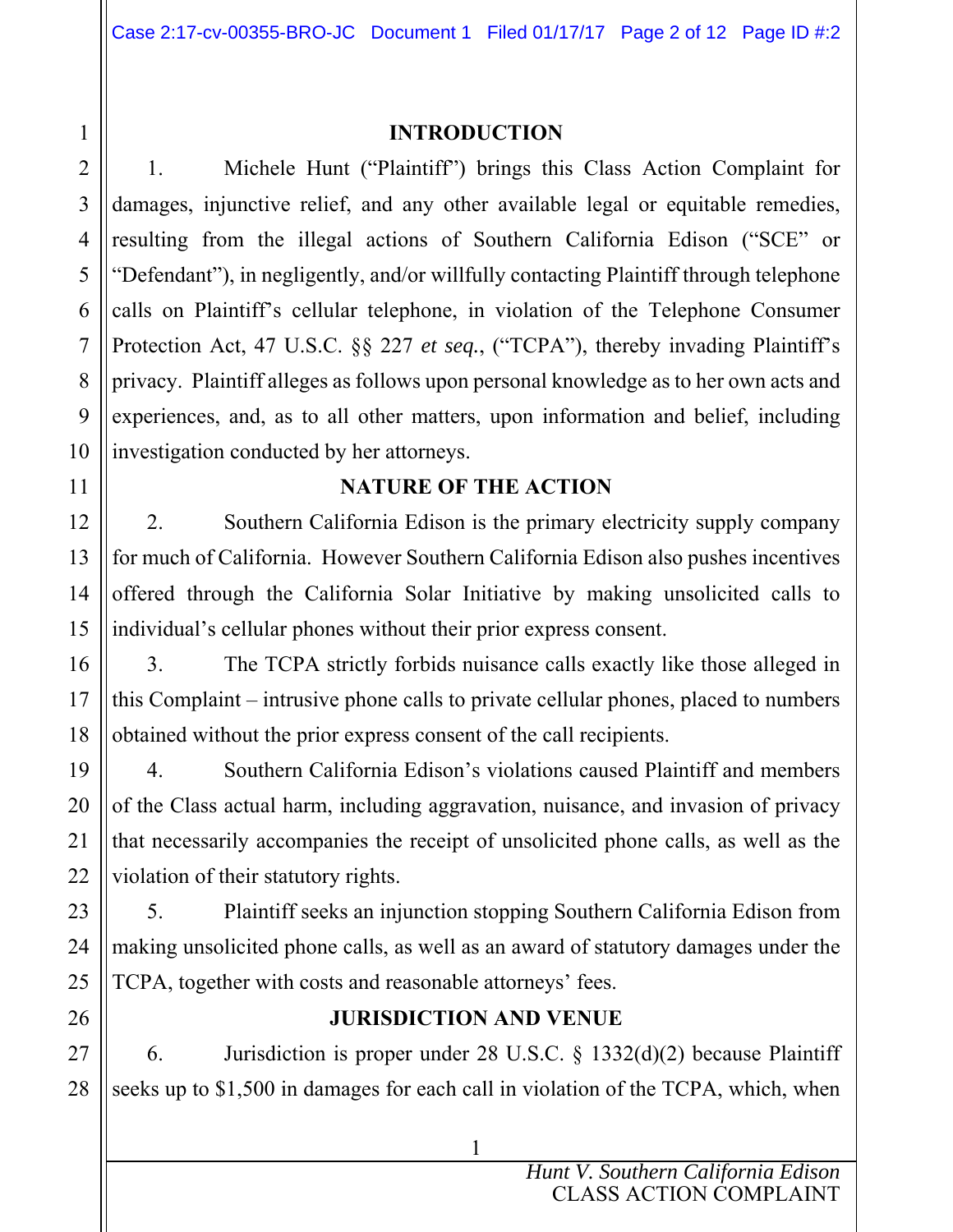1 2 3 4 5 6 aggregated among a proposed class numbering in the tens of thousands, exceeds the \$5,000,000 threshold for federal court jurisdiction. Further, Plaintiff alleges a national class, which will include class members residing in different states than that of Defendant, providing jurisdiction under 28 U.S.C. § 1332(d)(2)(A). Therefore, both elements of diversity jurisdiction under the Class Action Fairness Act of 2005 ("CAFA") are present, and this Court has jurisdiction.

7. This Court has federal question subject matter jurisdiction under 28 U.S.C. § 1331, as the action arises under the TCPA, a federal statute.

8. Venue is proper in the United States District Court for the Central District of California pursuant to 28 U.S.C. §§ 1391(b) and 1441(a) because Defendant, at all times herein mentioned, was doing business in the County of Los Angles State of California and is located in Rosemead, California.

### **PARTIES**

9. Plaintiff Michele Hunt is, and at all times mentioned herein was, a resident of the State of California. She is, and at all times mentioned herein was a "person" as defined by 47 U.S.C. § 153 (39).

10. Defendant Southern California Edison maintains its principal place of business at 2244 Walnut Grove Avenue, Rosemead, California 91770. At all times mentioned herein, Southern California Edison was a "person" as defined by 47 U.S.C. § 153 (39).

11. Southern California Edison actively conducted and continues to conduct telemarketing campaigns for the purpose of soliciting the California Solar Initiative.

12. Plaintiff alleges that at all times relevant herein Defendant conducted business in the State of California and in the County of Los Angeles, and within this judicial district.

7

8

9

10

11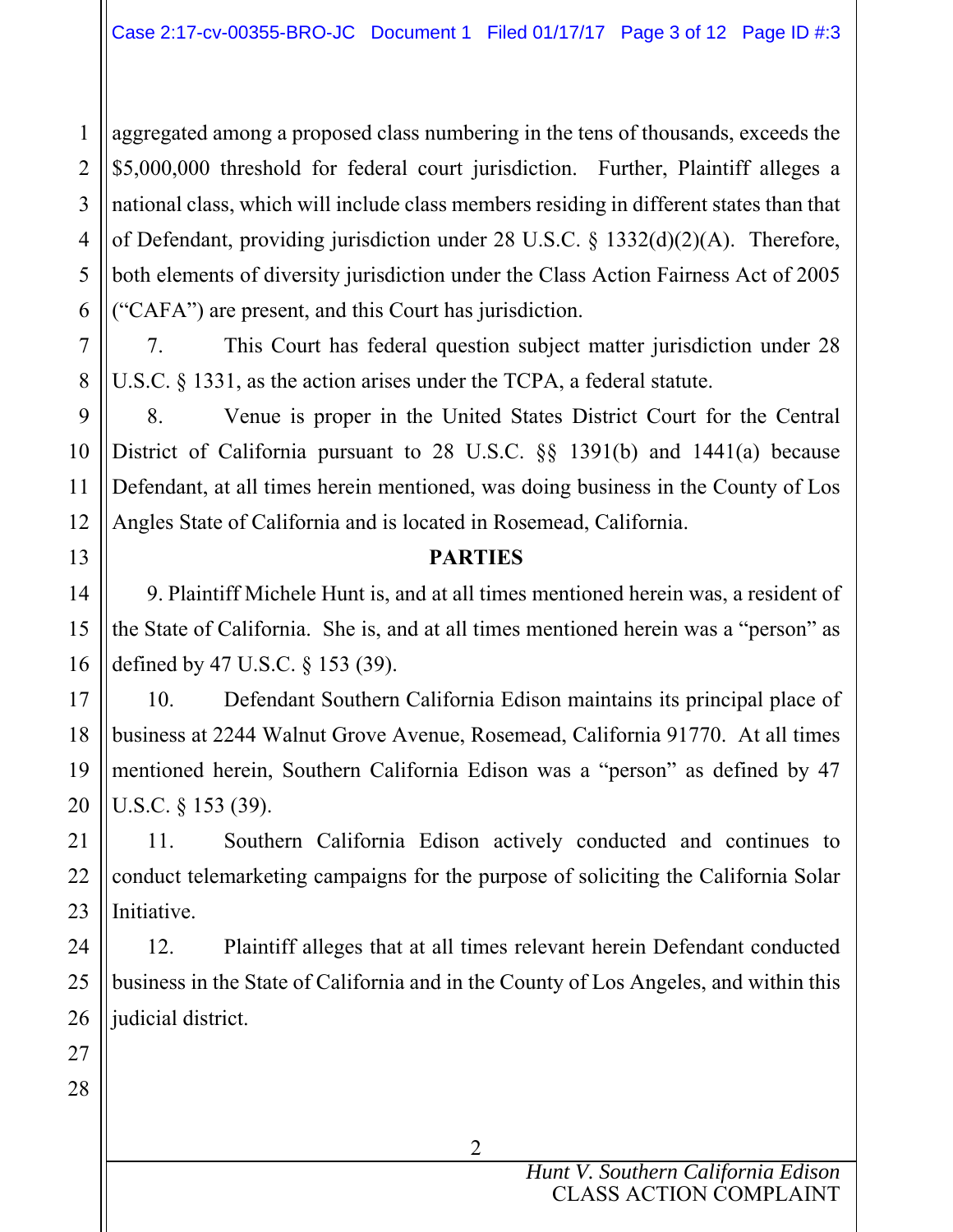# **THE TELEPHONE CONSUMER PROTECTION ACT OF 1991 (TCPA), 47 U.S.C. §§ 227** *et seq.*

13. In 1991, Congress enacted the Telephone Consumer Protection Act, 47 U.S.C. § 227 (TCPA),<sup>1</sup> in response to a growing number of consumer complaints regarding certain telemarketing practices.

14. The TCPA regulates, among other things, the use of automated telephone equipment, or "autodialers." Specifically, the plain language of section  $227(b)(1)(A)(iii)$  prohibits the use of autodialers to make any call to a wireless number in the absence of an emergency or the prior express consent of the called party.2

15. According to findings by the Federal Communication Commission ("FCC"), the agency Congress vested with authority to issue regulations implementing the TCPA, such calls are prohibited because, as Congress found, automated or prerecorded telephone calls are a greater nuisance and invasion of privacy than live solicitation calls, and such calls can be costly and inconvenient. The FCC also recognized that wireless customers are charged for incoming calls whether they pay in advance or after the minutes are used.<sup>3</sup>

 $\overline{a}$ <sup>1</sup> Telephone Consumer Protection Act of 1991, Pub. L. No. 102-243, 105 Stat. 2394 (1991), codified at 47 U.S.C. § 227 (TCPA). The TCPA amended Title II of the Communications Act of 1934, 47 U.S.C. §§ 201 *et seq.* 

<sup>2</sup> 47 U.S.C. § 227(b)(1)(A)(iii).

<sup>3</sup> *Rules and Regulations Implementing the Telephone Consumer Protection Act of 1991*, CG Docket No. 02-278, Report and Order, 18 FCC Rcd 14014 (F.C.C. 2003) ("2003 FCC Order").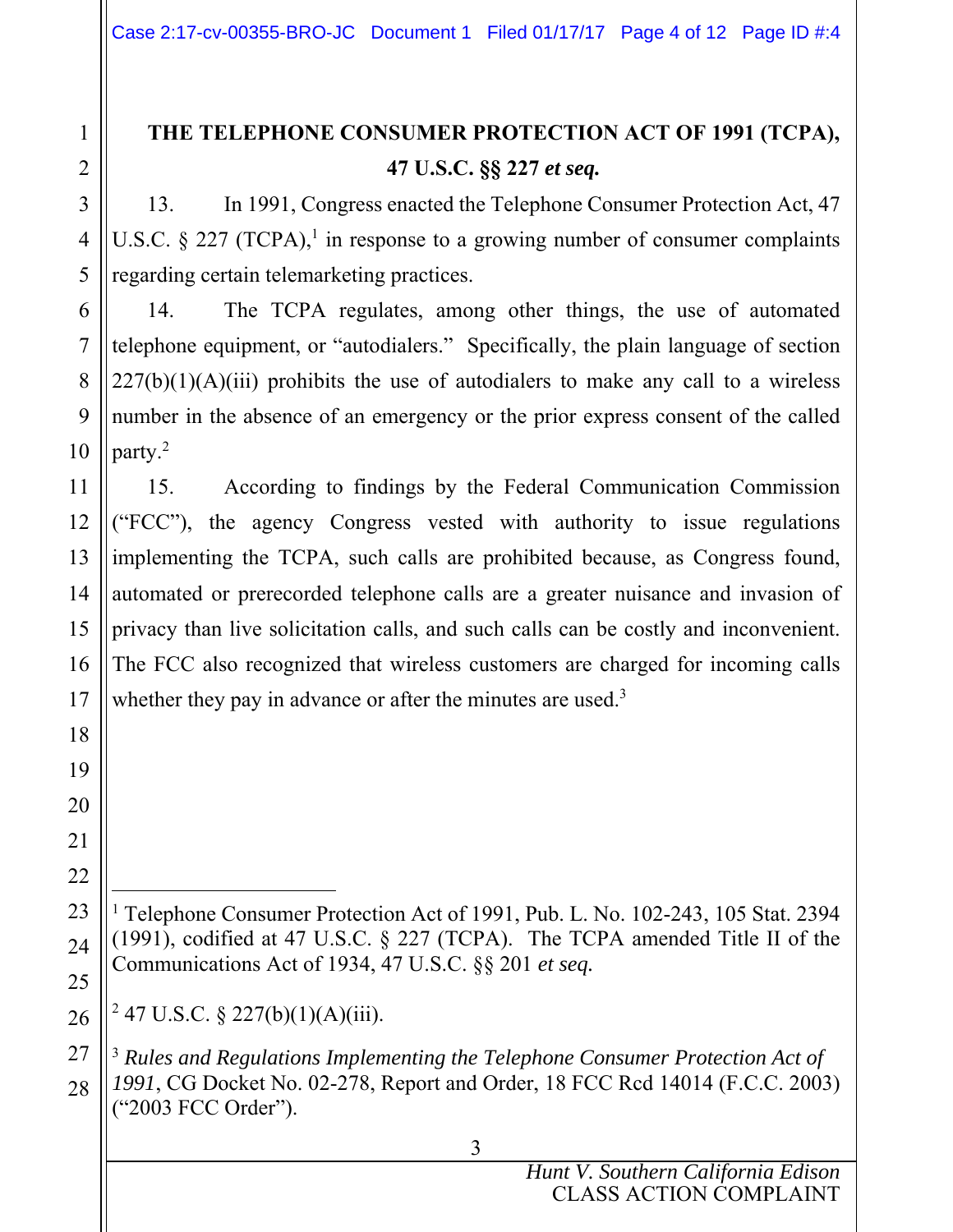16. Under the TCPA and pursuant to the FCC's January 2008 Declaratory Ruling,<sup>4</sup> the burden is on Defendant to demonstrate that Plaintiff provided prior express consent within the meaning of the statue.

1

2

3

4

5

6

7

8

9

10

11

12

13

14

15

16

17

18

19

20

21

22

23

24

25

26

27

28

17. Further, as of October 16, 2013, express **written** consent is required to many any such telemarketing calls.<sup>5</sup> The express written consent must be signed and be sufficient to show the consumer received clear and conspicuous disclosure of the significance of providing consent and must further unambiguously agree to receive future phone calls.<sup>6</sup>

### **FACTUAL ALLEGATIONS**

18. Commencing no later than September of 2016, Plaintiff began receiving a number of unsolicited phone calls to her wireless phone, for which Plaintiff provided no consent to call.

19. In total, Plaintiff has received approximately 7 phone calls to her cellular phone.

20. Most of the incoming calls from Southern California Edison received by Plaintiff came from the following numbers: 800-655-4555 and 800-684-8123.

21. During the phone calls to Plaintiff's cellular telephone, there would be a short delay before Plaintiff would be connected to a live representative. Once connected with a live representative of Defendant, Defendant would solicit Plaintiff,

 $\overline{a}$ <sup>4</sup> *Rules and Regulations Implementing the Telephone Consumer Protection Act of 1991*, 23 F.C.C.R. 559, 2008 WL 65485 (F.C.C. Jan. 4, 2008) ("2008 FCC Order").

<sup>5</sup> *Rules and Regulations Implementing the Telephone Consumer Protection Act of 1991*, Report and Order, 27 F.C.C.R. 1830, 1837 ¶ 18, 1839 ¶ 20, 1858 ¶ 71 (F.C.C. Feb. 15, 2012) ("2012 FCC Order").

<sup>6</sup> 2012 FCC Order at 1844 ¶ 13; *see also Satterfield v. Simon & Schuster, Inc.*, 569 F.3d 946, 955 (9th Cir. 2009); *Gutierrez v. Barclays Grp.*, 2011 WL 579238, at \*2 (S.D. Cal. Feb. 9, 2011).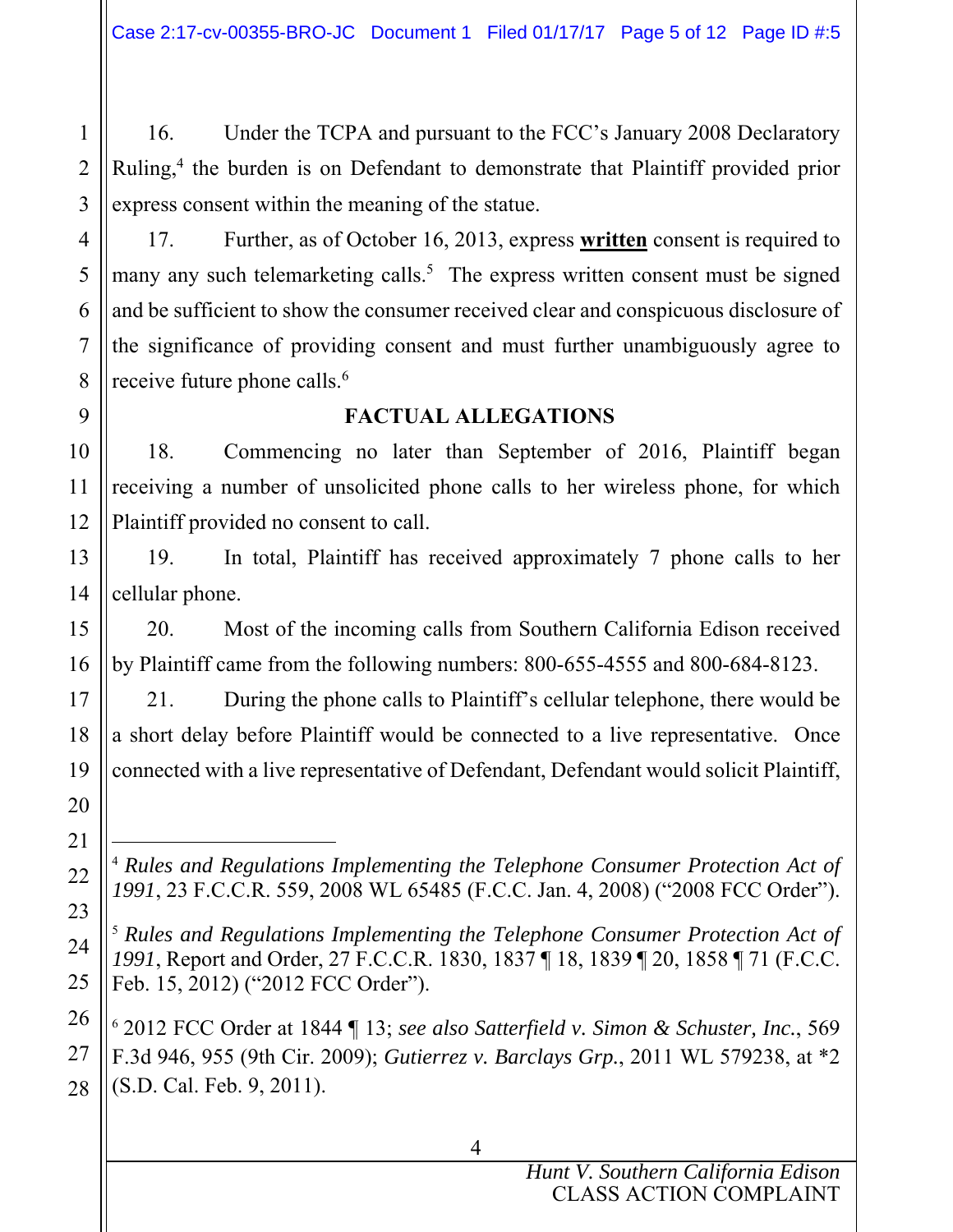the call recipient, to schedule an appointment to have an agent evaluate her home for solar.

1

2

3

4

5

6

7

8

9

10

11

12

13

14

15

16

17

18

21

22

23

24

25

26

27

28

22. Numerous times, during these same phone calls, Plaintiff would instruct Defendant to stop calling and that she was not interested in setting up an appointment. Despite Plaintiff's efforts to stop Defendant's calls, Plaintiff continued to receive unsolicited phone calls from Defendant.

23. These unsolicited phone calls placed to Plaintiff's wireless telephone were placed via an "automatic telephone dialing system," ("ATDS") as defined by 47 U.S.C. § 227 (a)(1) and by using "an artificial or prerecorded voice" system as prohibited by 47 U.S.C. § 227 (b)(1)(A), which had the capacity to produce or store numbers randomly or sequentially, and to dial such numbers, to place telephone calls to Plaintiff's cellular telephone.

24. The existence of the ATDS is further evidenced by the sheer volume of calls received by Plaintiff and Class Members, as such calls would only be made using automated equipment.

25. The telephone number that Defendant, or its agents, called was assigned to a cellular telephone service for which Plaintiff incurred a charge for incoming calls pursuant to 47 U.S.C.  $\S 227$  (b)(1).

19 20 26. These telephone calls constitute calls that were not for emergency purposes as defined by 47 U.S.C.  $\S 227(b)(1)(A)(i)$ .

27. Plaintiff did not provide Defendant or its agents prior express consent to receive unsolicited phone calls pursuant to 47 U.S.C.  $\S 227$  (b)(1)(A).

28. These telephone calls by Defendant or its agents therefore violated 47 U.S.C. § 227(b)(1).

### **CLASS ACTION ALLEGATIONS**

29. Plaintiff brings this action on behalf of herself and on behalf of all others similarly situated ("the Class").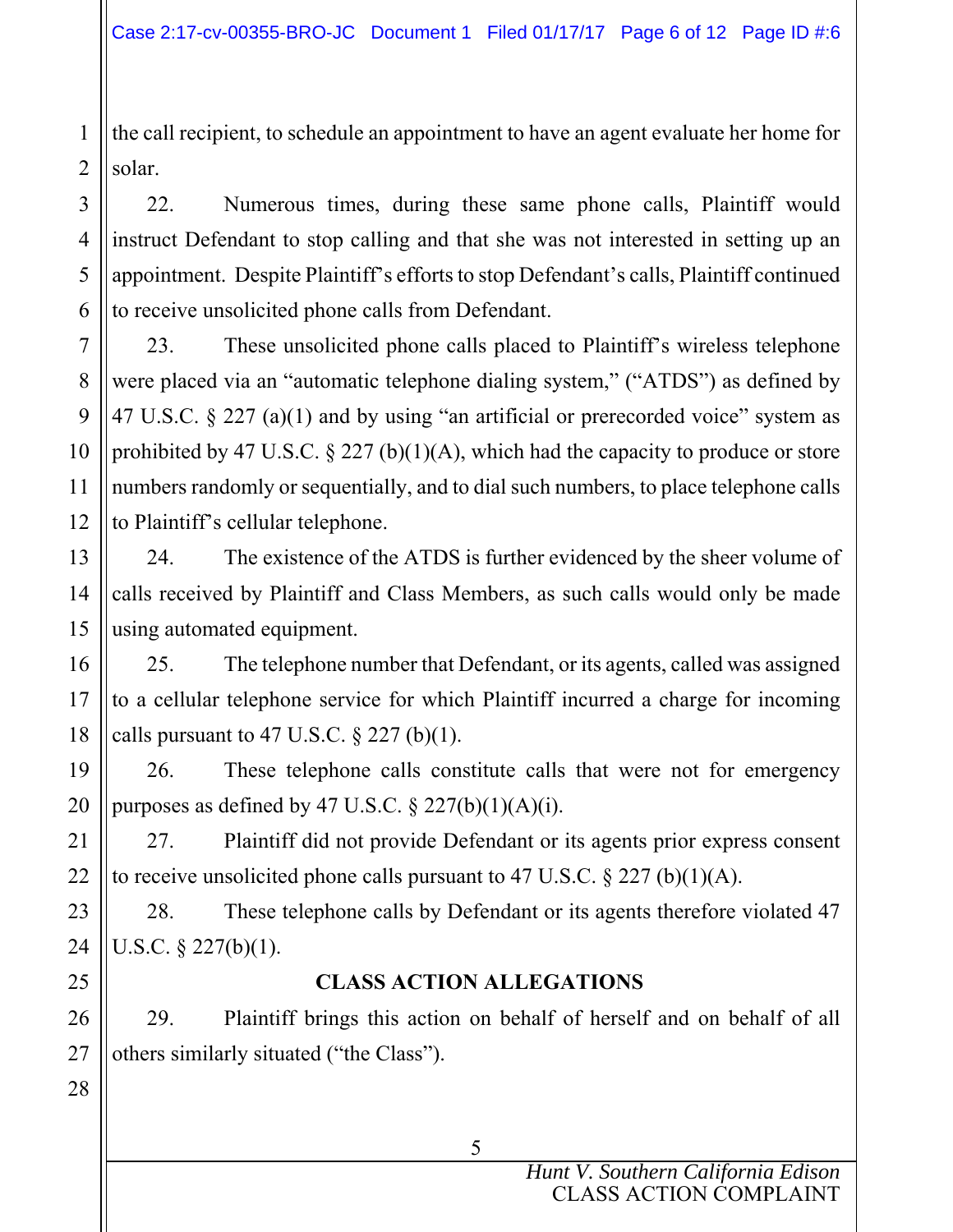30. Plaintiff represents, and is a member of the Class, consisting of all persons within the United States who: (1) received a telephone call from Defendant or its agents; (2) on his or her cellular telephone number; (3) through the use of any automatic telephone dialing systems or artificial or pre-recorded voice system as set forth in 47 U.S.C.  $\S 227(b)(1)(A)(3)$ ; and (4) where Defendant has no record of prior express consent for such individual to make such call, within four years prior to the filing of the Complaint through the date of final approval.

1

2

3

4

5

6

7

8

9

10

11

12

13

14

15

16

17

18

31. Defendant and its employees or agents are excluded from the Class.

32. Plaintiff does not know the exact number of members in the Class, but believes the Class members number in the hundreds of thousands, if not more. Thus, this matter should be certified as a Class action to assist in the expeditious litigation of this matter.

33. Plaintiff and members of the Class were harmed by the acts of Defendant in at least the following ways: Defendant, either directly or through its agents, illegally contacted Plaintiff and the Class members via their cellular telephones by using unsolicited telephone calls, thereby causing Plaintiff and the Class members to incur certain cellular telephone charges or reduce cellular telephone time for which Plaintiff and the Class members previously paid, and invading the privacy of said Plaintiff and the Class members. Plaintiff and the Class members were damaged thereby.

34. This suit seeks only damages and injunctive relief for recovery of economic injury on behalf of the Class and it expressly is not intended to request any recovery for personal injury and claims related thereto. Plaintiff reserves the right to expand the Class definition to seek recovery on behalf of additional persons as warranted as facts are learned in further investigation and discovery.

35. The joinder of the Class members is impractical and the disposition of their claims in the Class action will provide substantial benefits both to the parties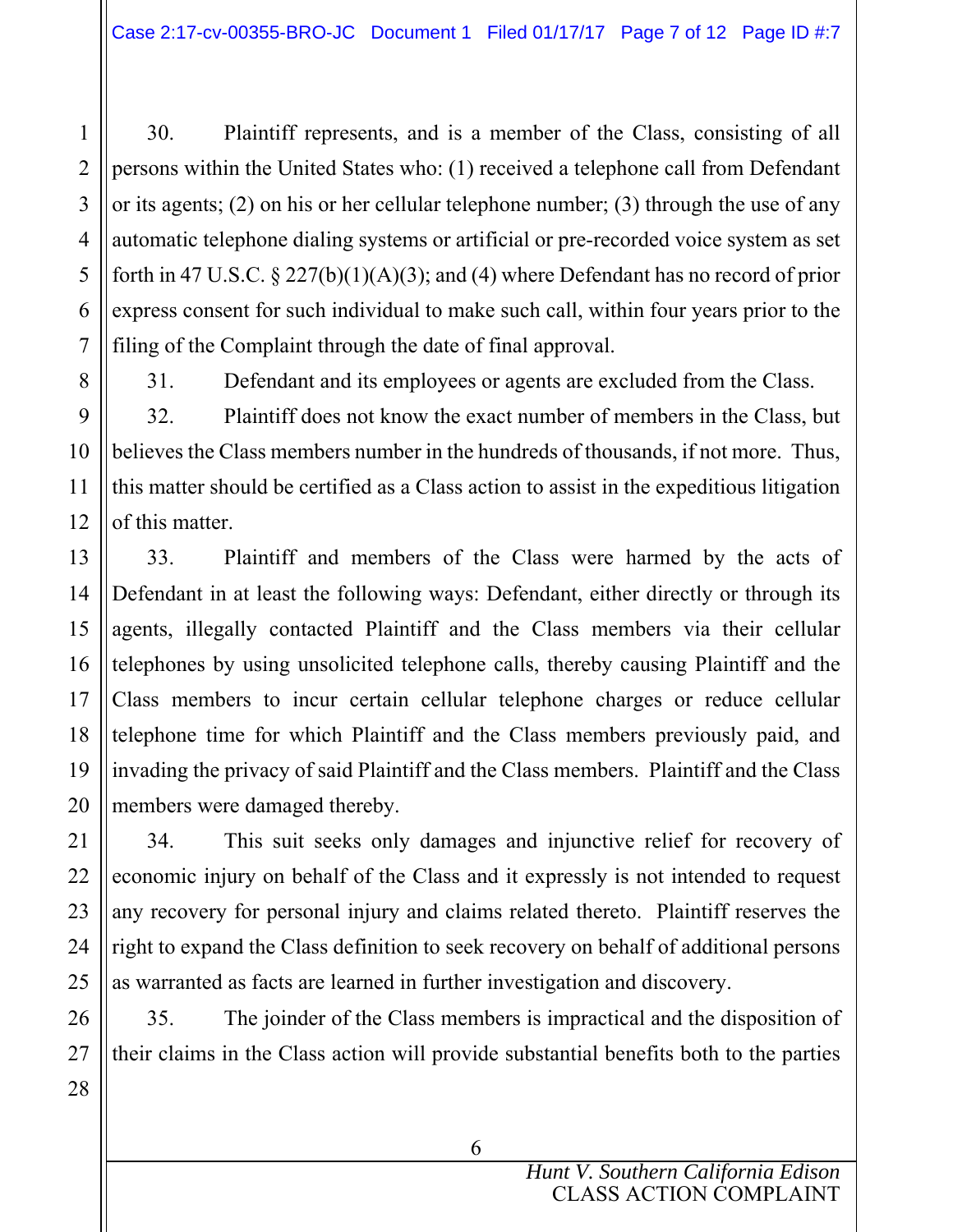1 2 and to the Court. The Class can be identified through Defendant's records or Defendant's agents' records.

3

4

5

6

7

8

9

10

11

12

13

14

15

16

17

18

19

20

21

22

23

24

25

26

27

28

36. There is a well-defined community of interest in the questions of law and fact involved affecting the parties to be represented. The questions of law and fact with respect to the Class predominate over questions which may affect individual Class members, including the following:

- a. Whether, within the four years prior to the filing of this Complaint, Defendant or its agents placed telephone calls without the recipients' prior express consent (other than a telephone call made for emergency purposes or made with the prior express consent of the called party) to a Class member using any automatic telephone dialing system or an artificial or pre-recorded voice system, to any telephone number assigned to a cellular telephone service;
	- b. Whether the equipment Defendant or its agents used to make the telephone calls in question was an automatic telephone dialing system as contemplated by the TCAP;
	- c. Whether Defendant or its agents systematically made telephone calls to persons featuring an artificial or pre-recorded voice;
	- d. Whether Defendant or its agents systematically made telephone calls to persons who did not previously provide Defendant with their prior express consent to receive such telephone calls;
		- e. Whether Plaintiff and the Class members were damaged thereby, and the extent of damages for such violations; and
		- f. Whether Defendant and its agents should be enjoined from engaging in such conduct in the future.

37. As a person that received at least one unsolicited telephone call to her cell phone without prior express contest, Plaintiff is asserting claims that are typical

> *Hunt V. Southern California Edison*  CLASS ACTION COMPLAINT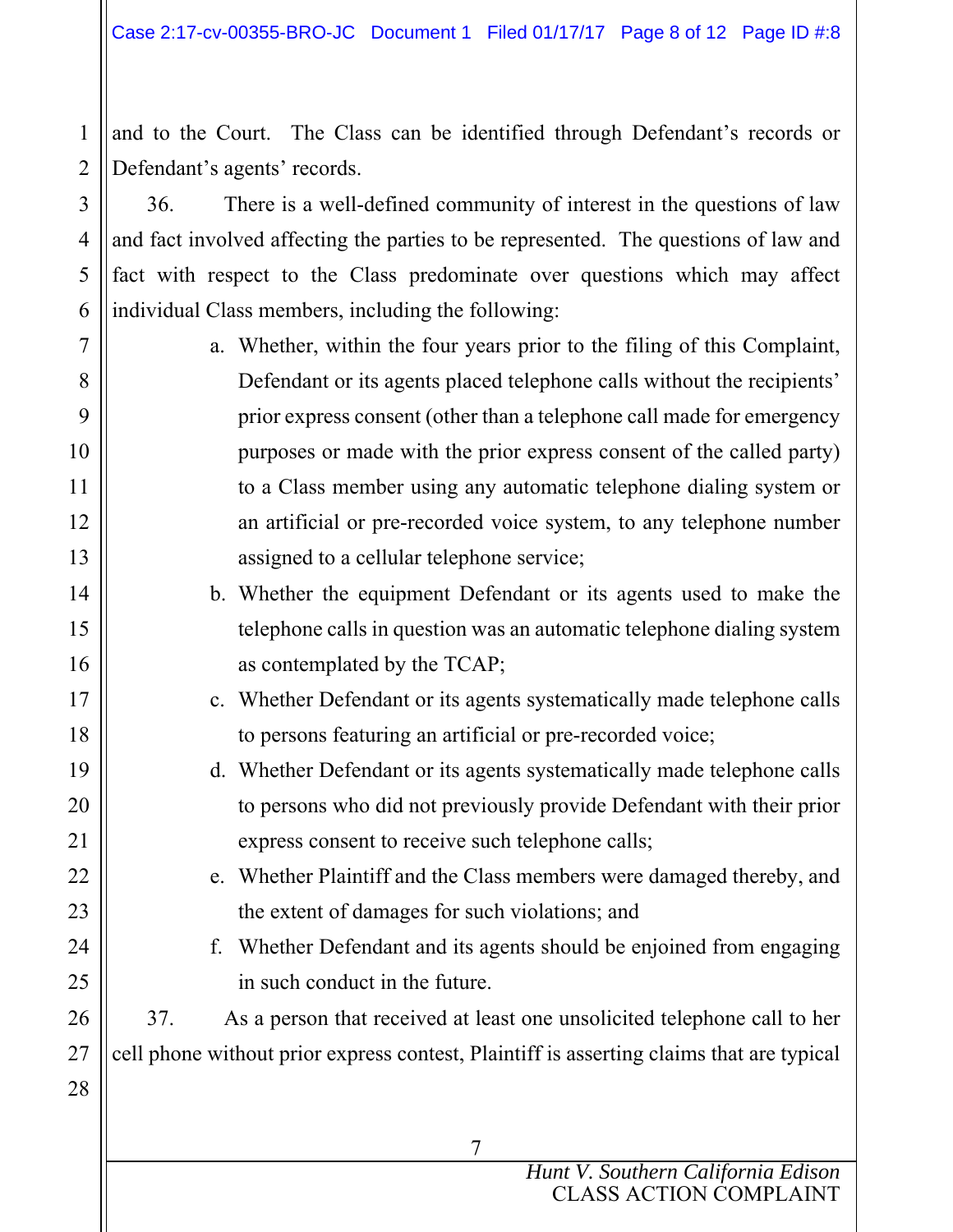of the Class. Plaintiff will fairly and adequately represent and protect the interests of the Class in that Plaintiff has no interest antagonistic to any member of the Class.

38. Plaintiff and the members of the Class have all suffered irreparable harm as a result of the Defendant's unlawful and wrongful conduct. Absent a class action, the Class will continue to face the potential for irreparable harm. In addition, these violations of law will be allowed to proceed without remedy and Defendant will likely continue such illegal conduct. Because of the size of the individual Class member's claims, few, if any, Class members could afford to individually seek legal redress for the wrongs complained of herein.

39. Plaintiff has retained counsel experienced in handling class action claims and claims involving violations of the Telephone Consumer Protection Act.

40. A class action is a superior method for the fair and efficient adjudication of this controversy. Class-wide damages are essential to induce Defendant to comply with federal law. The interest of Class members in individually controlling the prosecution of separate claims against Defendant is small because the maximum statutory damages in an individual action for violation of privacy are minimal. Management of these claims is likely to present significantly fewer difficulties than those presented in many class claims.

41. This class action is appropriate for certification because Defendant has acted or refused to act on grounds generally applicable to the Class as a whole, thereby requiring the Court's imposition of uniform relief to ensure compatible standards of conduct toward the Class members and making final injunctive relief appropriate with respect to the Class as a whole. Defendant's practices challenged herein apply to and affect each of the Class members uniformly. Plaintiff's challenge to those practices hinges on Defendant's conduct with respect to the Class as whole, not on facts or law applicable only to Plaintiff.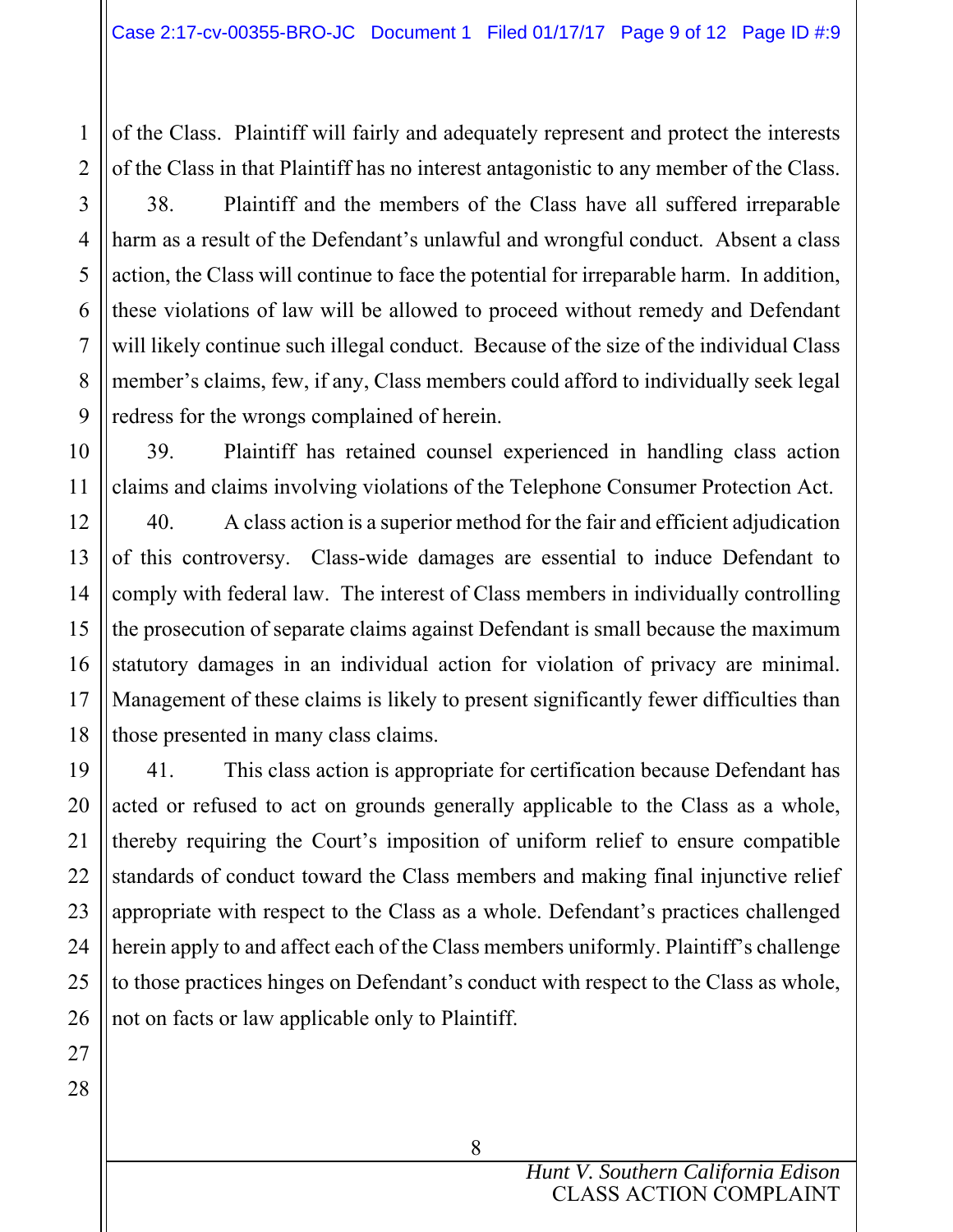# 1 2 3 4 5 6 7 8 9 10 11 12 13 14 15 16 17 18 19 20 21 22 23 24 25 26 27 28

### **FIRST CAUSE OF ACTION**

# **NEGLIGENT VIOLATIONS OF THE TELEPHONE CONSUMER PROTECTION ACT 47 U.S.C. §§ 227 <sup>E</sup>T SEQ.**

42. Plaintiff incorporates by reference all of the above paragraphs of this Complaint as though fully stated herein.

43. Each such telephone call described herein was made using equipment that, upon information and belief, had the capacity to store or produce telephone numbers to be called, using a random or sequential number generator, and to dial such numbers. By using such equipment, Defendant was able to in effect make hundreds or thousands of phone calls simultaneously to lists of thousands of consumers' wireless phone numbers without human intervention.

44. The foregoing acts and omissions by Defendant and its agents constitute numerous and multiple negligent violations of the TCPA, including but not limited to each of the above-cited provisions of 47 U.S.C. § 227 *et seq*.

45. As a result of Defendant's, and Defendant's agents', negligent violations of 47 U.S.C. § 227 et seq., Plaintiff and the Class are entitled to an award of \$500.00 in statutory damages, for each and every violation, pursuant to 47 U.S.C.  $§$  227(b)(3)(B).

46. Plaintiff and the Class are also entitled to and seek injunctive relief prohibiting such conduct in the future.

**SECOND CAUSE OF ACTION KNOWING AND/OR WILLFUL VIOLATIONS OF THE TELEPHONE CONSUMER PROTECTION ACT 47 U.S.C. §§ 227** *ET SEQ.*

47. Plaintiff incorporates by reference the above paragraphs 1 through 43 inclusive, of this Complaint as though fully stated herein.

48. Each such telephone call was made using equipment that, upon information and belief, had the capacity to store or produce telephone numbers to be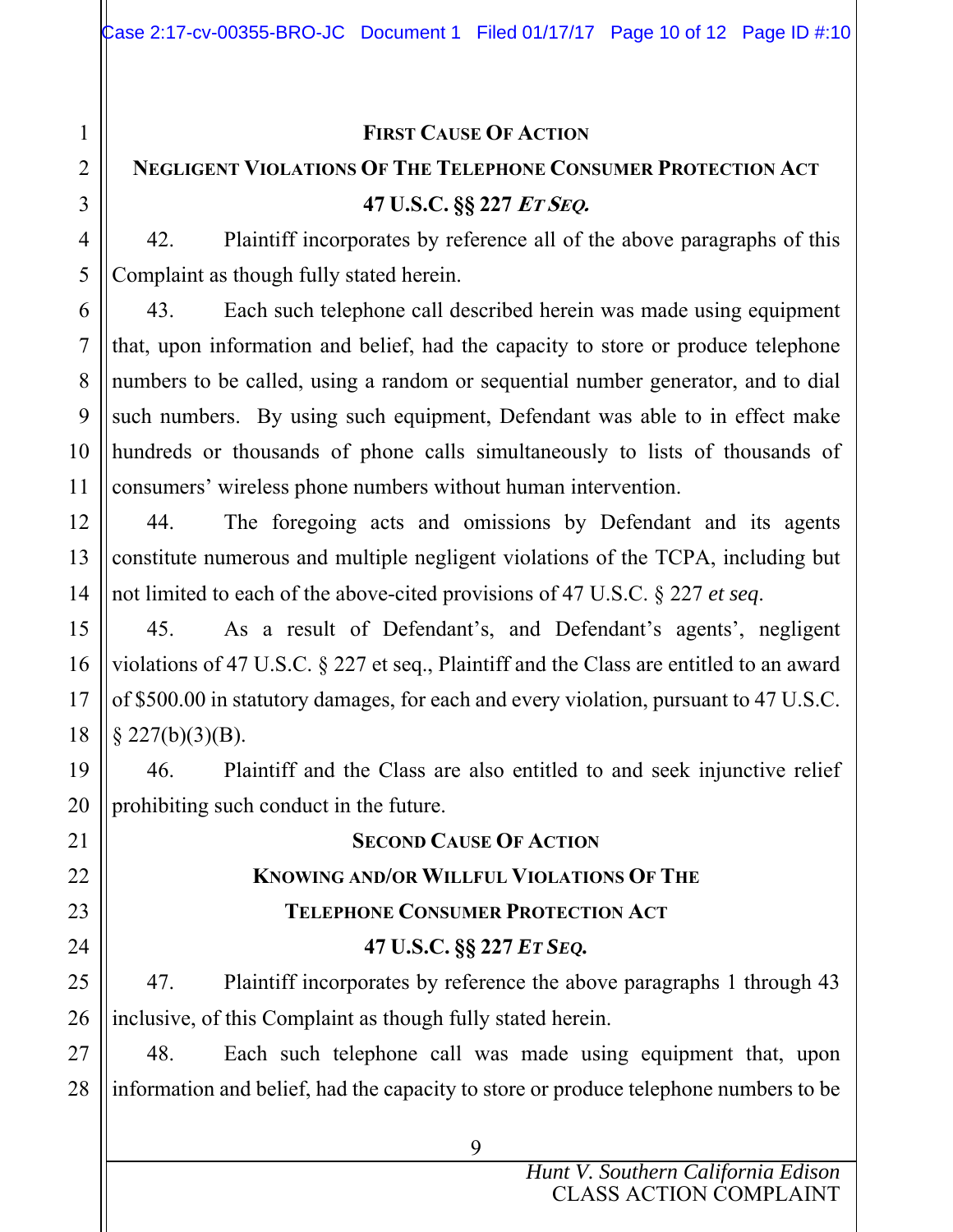1 2 3 4 called, using a random or sequential number generator, and to dial such numbers. By using such equipment, Defendant was able to in effect make hundreds or thousands of phone calls simultaneously to lists of thousands of consumers' wireless phone numbers without human intervention.

49. The foregoing acts and omissions by Defendant and its agents constitute numerous and multiple knowing and/or willful violations of the TCPA, including but not limited to each of the above-cited provisions of 47 U.S.C. §§ 227 *et seq*.

50. As a result of Defendants' knowing and/or willful violations of 47 U.S.C. § 227 et seq., Plaintiff and the Class are entitled to treble damages, as provided by statute, up to \$1,500.00, for each and every violation, pursuant to 47 U.S.C. § 227(b)(3)(B) and 47 U.S.C. § 227(b)(3)(C).

51. Plaintiff and the Class are also entitled to and seek injunctive relief prohibiting such conduct in the future.

### **PRAYER FOR RELIEF**

 **Wherefore**, Plaintiff respectfully requests the Court to grant Plaintiff and the Class members the following relief against Defendant:

# **FIRST CAUSE OF ACTION FOR NEGLIGENT VIOLATION OF THE TCPA, 47 U.S.C. §§ 227** *ET SEQ.*

52. As a result of Defendant's, and Defendant's agents', negligent violations of 47 U.S.C. § 227(b)(1), Plaintiff seeks for herself and each Class member \$500.00 in statutory damages, for each and every violation, pursuant to 47 U.S.C. § 227(b)(3)(B).

53. Pursuant to 47 U.S.C. § 227(b)(3)(A), Plaintiff seeks injunctive relief prohibiting such conduct in the future.

25 26 27

28

5

6

7

8

9

10

11

12

13

14

15

16

17

18

19

20

21

22

23

24

54. Any other relief the Court may deem just and proper.